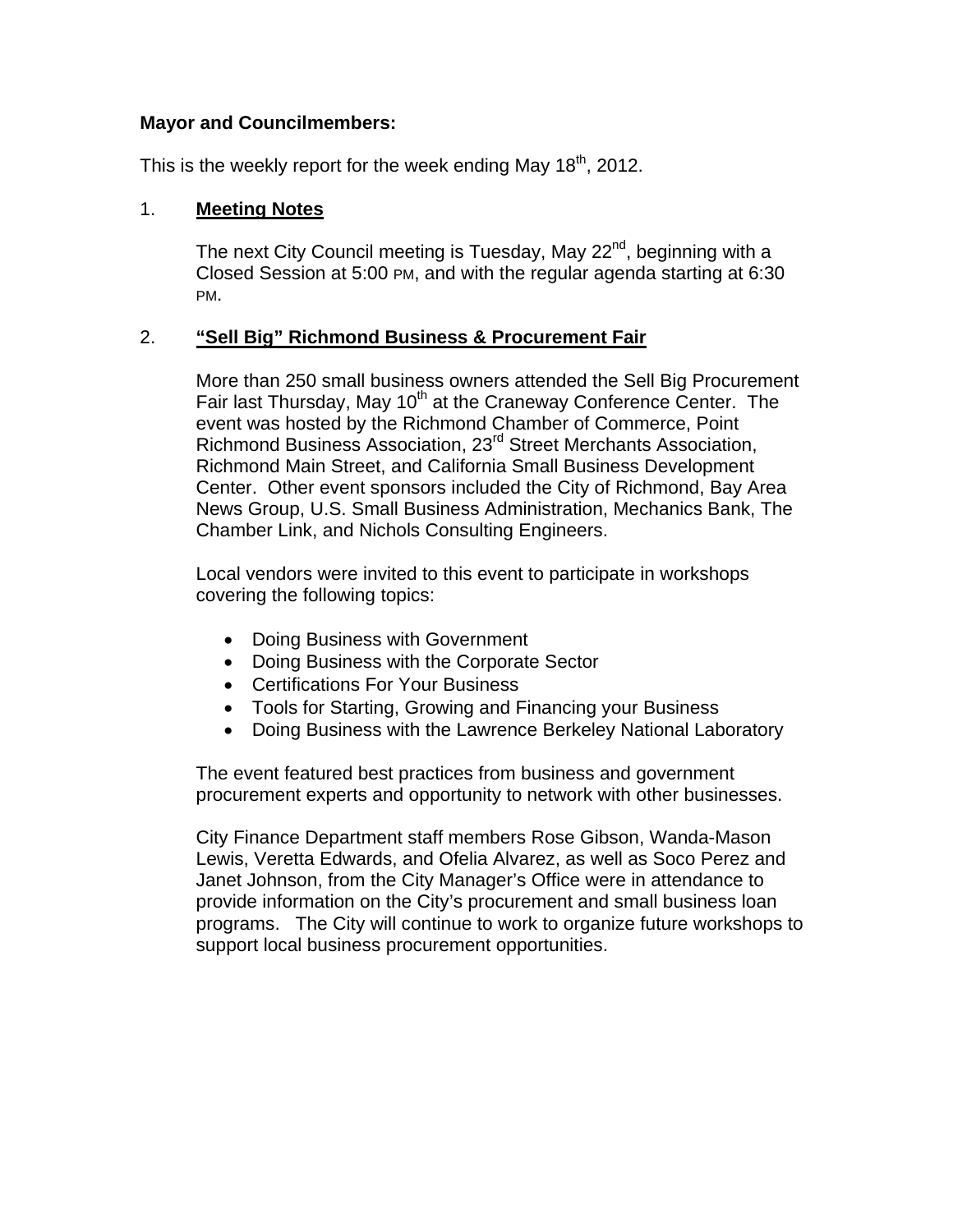

## 3. **East Bay Center for the Performing Arts Makes Significant Repayment of Loan from City of Richmond**

The City recently received \$1.1 million from the East Bay Center for the Performing Arts (EBCPA), as partial repayment of the 2009 \$2.5 million loan from the City of Richmond which assisted the EBCPA in financing the \$11 million rehabilitation of the historic Winters Building. The rehabilitation was completed and the EBCPA moved back in during FY2010-11. Highlights of the rehabilitated center include a new 200 seat theater, restoration of the building's façade to evoke its original beauty during the World War II era, and improvements to the instructional program space and digital arts work stations.

The EBCPA expects to pay the loan in full by December 2012.

## 4. **Historic Preservation Awards Ceremony**

Every year, the City of Richmond recognizes a number of individuals, organizations, businesses, and agencies whose contributions demonstrate outstanding commitment to excellence in historic preservation, local history, or promotion of the heritage of the City.

On Monday, May  $7<sup>th</sup>$ , the Historic Preservation Commission honored the following for their work:

**George Coles** for Preserving the History of Richmond and for Being an Inspirational Educator;

**Steve Gilford** for his book "Build 'Em by the Mile, Cut 'Em off by the Yard";

**East Bay Center for the Performing Arts** for the Rehabilitation of the Winters Building;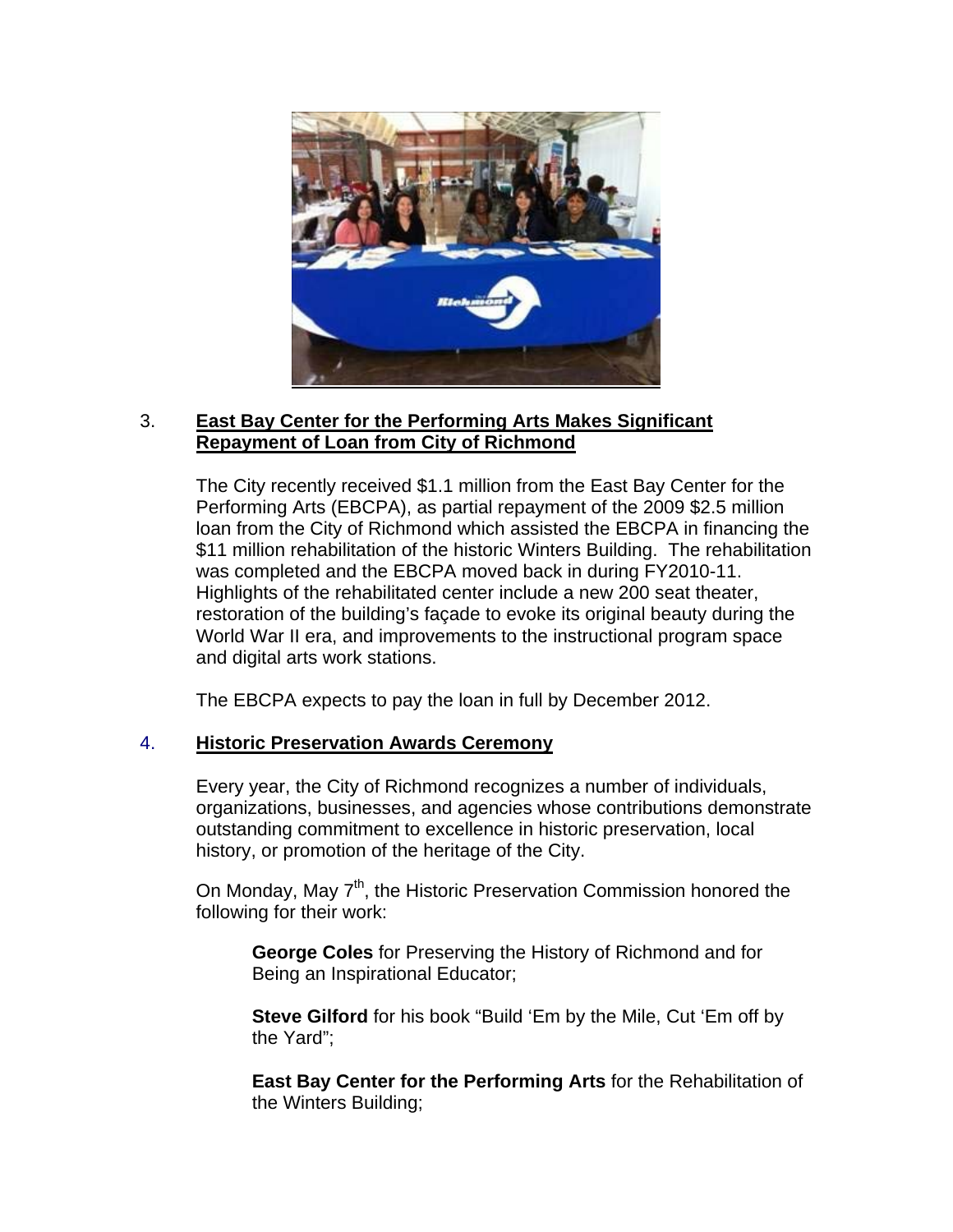**Rosie the Riveter Trust** for the Rehabilitation of the Maritime Child Development Center; and

**Richmond Museum of History** for Collecting and Preserving Richmond's History.



Historic Preservation Award Winners and Presenters (Photo by Ellen Gailing)

# 5. **Sales Tax through December 2011**

As you may know, sales tax is one of the City of Richmond's most important revenue sources. Data from MuniServices, the City's sales tax forecasting consultant, indicates that every region in California experienced an increase in sales tax cash receipts for the four quarters ending December 2011. Northern California increased by 9.5% and Southern California increased by 8.2%, resulting in a statewide increase of 8.8%.

Richmond experienced an increase of 4.9% in sales tax revenue during calendar year 2011. To date, the low point in sales tax for Richmond during the current recession remains the 1 $\mathrm{^{st}}$  and  $\mathrm{2^{nd}}$  quarter of 2009, and most indicators show that revenues have leveled off. The City's tax base is led by the General Retail category, which makes up 34.7% of the sales tax revenue, in large part due to large retailers that include Costco, Wal-Mart and Target. Of significance, the category of New Auto Sales increased significantly during the fourth quarter of 2011.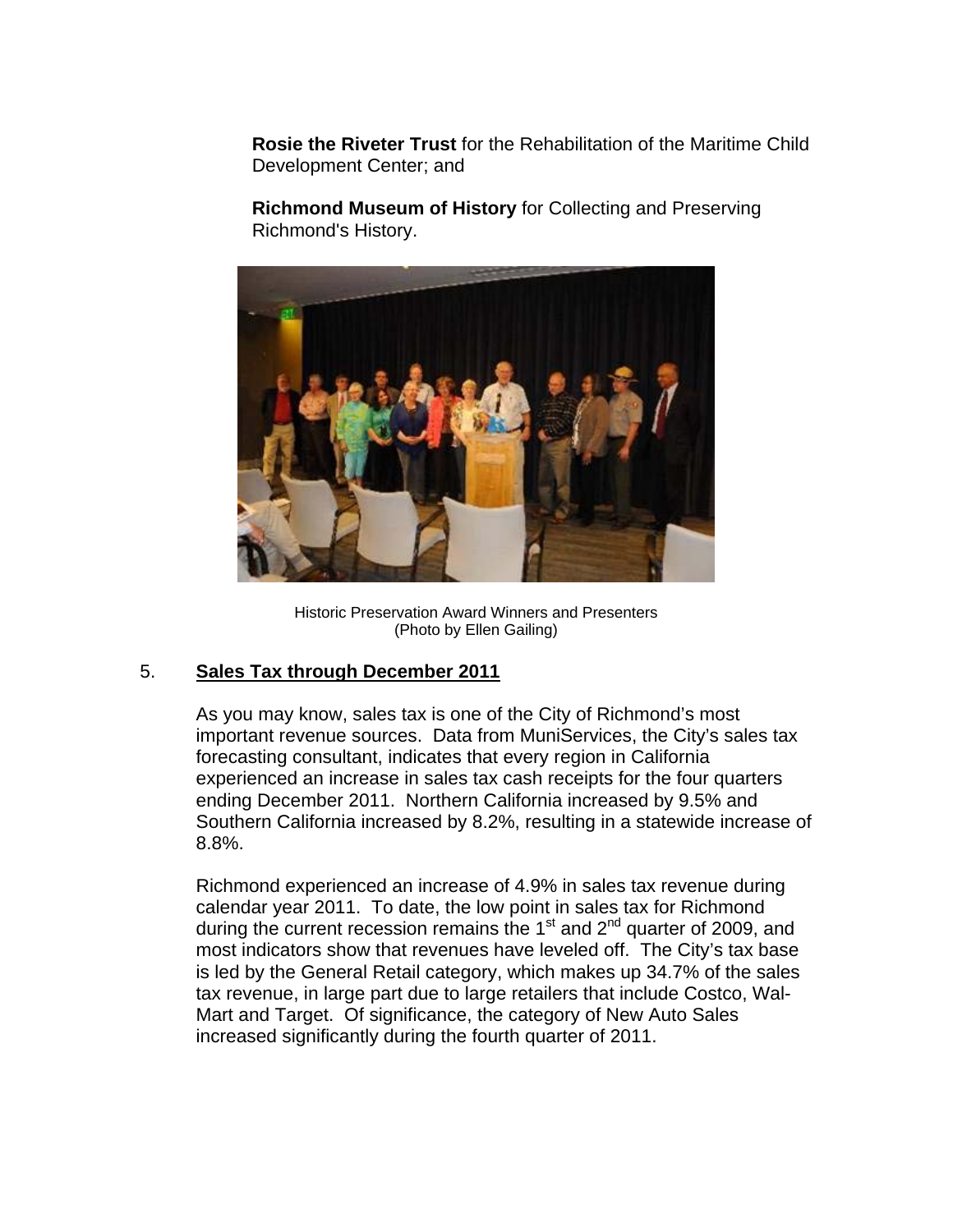The Finance Department will continue to closely monitor the actual revenue submitted by the State Board of Equalization, and the local trends that are developing in Richmond.



## 6. **Community Budget Meetings**

This past Monday, May 14<sup>th</sup>, Finance Director Jim Goins, along with staff from the City Manager's Office, the Finance Department, and the Recreation, Fire, and Police Departments, attended the Richmond Neighborhood Coordinating Council meeting to present a financial overview of the City's current and projected financial position information on the City's finances.

On Thursday, the budget road show continued to the Nevin Center to meet with the Iron Triangle Neighborhood Council. The Finance Department was joined by representatives of the City Manager's Office, Parks Maintenance, Code Enforcement, and Paratransit.

Below is a listing of the remaining scheduled community budget meetings.

| Group                                  | <b>Date</b>                        |
|----------------------------------------|------------------------------------|
| <b>Laurel Park</b>                     | Monday, May 21 <sup>st</sup> at    |
| <b>Easter Hill Church</b>              | 6:30p.m.                           |
| 3911 Cutting Boulevard                 |                                    |
| <b>Richmond Annex</b>                  | Thursday, May 24 <sup>th</sup> at  |
| <b>Annex Senior Center</b>             | 7:00p.m.                           |
| 5801 Huntington                        |                                    |
| <b>Point Richmond</b>                  | Wednesday, May 30 <sup>th</sup> at |
| <b>Point Richmond Community Center</b> | 7:30p.m.                           |
| 139 Washington Street                  |                                    |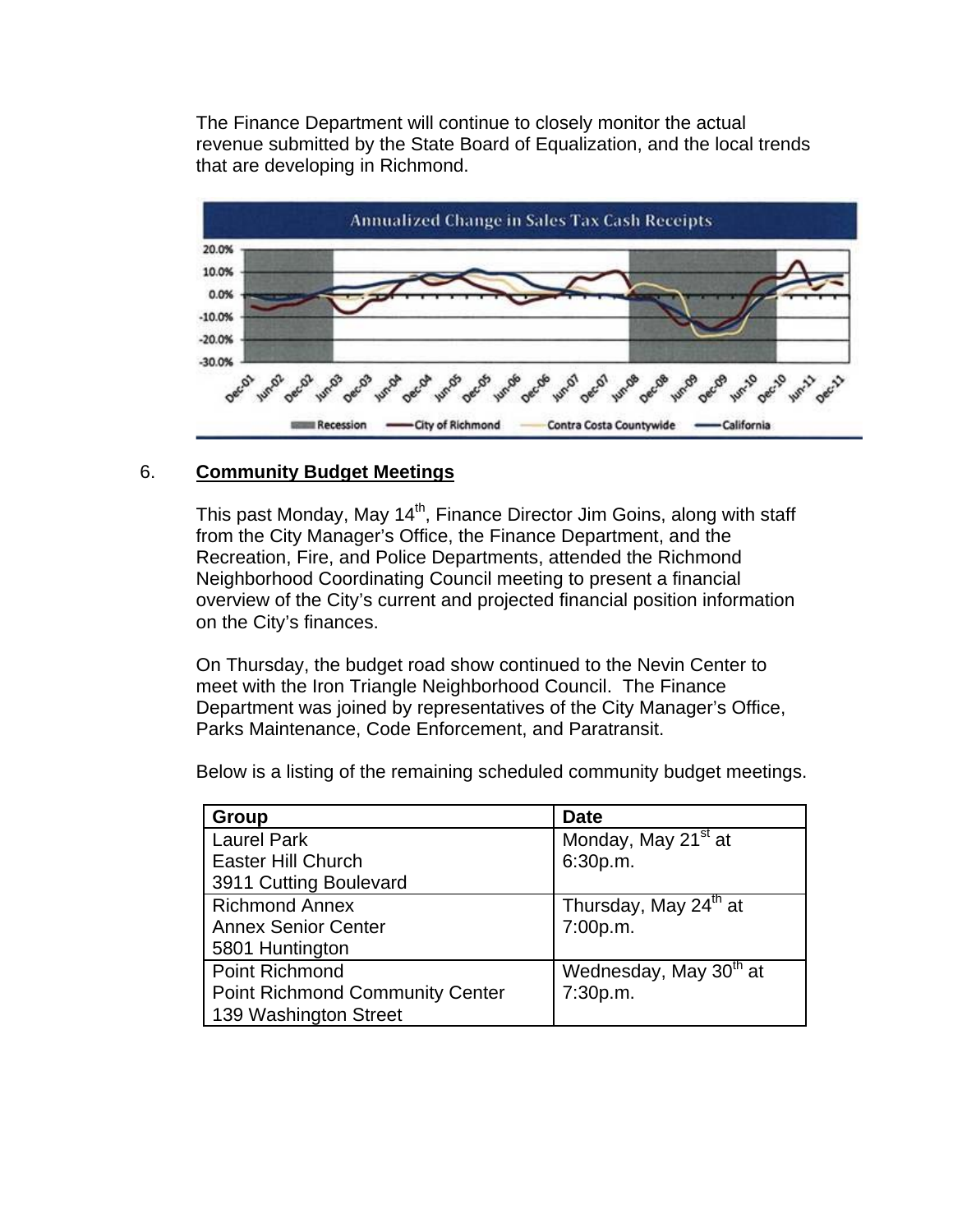# 7. **Via Verdi Project Update**

The Via Verdi Culvert Replacement project has begun with the hillside terrace excavation at the corner of El Portal Drive and Via Verdi, in preparation for the excavation of the existing corrugated metal pipe culvert. The material excavated will be temporarily stockpiled for future use on unused adjacent Rolling Hills Memorial Park property. Sandbags have been placed around storm drain inlets and straw waddles have been placed around material and stockpile areas, in accordance with the project's storm water pollution prevention plan. Potholing has begun for the purpose of identifying the exact location of the East Bay Municipal Utility District's 54-inch main line as it dips underneath the existing corrugated metal pipe culvert. This work is critical in order for the line to be protected for the duration of the culvert replacement project. The sidewalk, curb and gutter within the construction area/road closure area along El Portal Drive have been demolished. PG&E is re-routing their electric lines onto temporary poles in order to provide uninterrupted service to the Sobrante Glen residential community. Some additional traffic control and road closure measures have also been implemented.

We will continue to keep you informed as this complex construction project moves forward.

## 8. **Stormwater Outreach at Cinco de May Festival**

At the Cinco de Mayo festival held on Sunday, May 6th, Engineering Services conducted a survey both in English and Spanish on issues regarding pesticides, trash and water conservation. Educating the public on these issues is a State stormwater permit requirement.

The stormwater program surveyed 300 festival attendees and collected 111 pledges from Richmond residents alone. Participants of the survey were asked if they would like to pledge to do something to support stormwater quality the following weekend. Typically when a pledge is signed, a high percentage of the signees will follow through on their committed action.

| <b>Pledges</b>                                                                                                   | <b>Assistance Provided</b><br>to Participants of<br><b>Pledges</b>             | <b>Number of</b><br><b>Pledges</b> |
|------------------------------------------------------------------------------------------------------------------|--------------------------------------------------------------------------------|------------------------------------|
| Plant a row of vegetables for the<br>local food bank or plant a fruit tree<br>and maintain it without pesticides | Provided flyers with<br>various contact<br>information regarding<br>pesticides | 45                                 |
| <b>Conduct a Water Smart Home</b><br>Survey                                                                      | Provided information                                                           | 15                                 |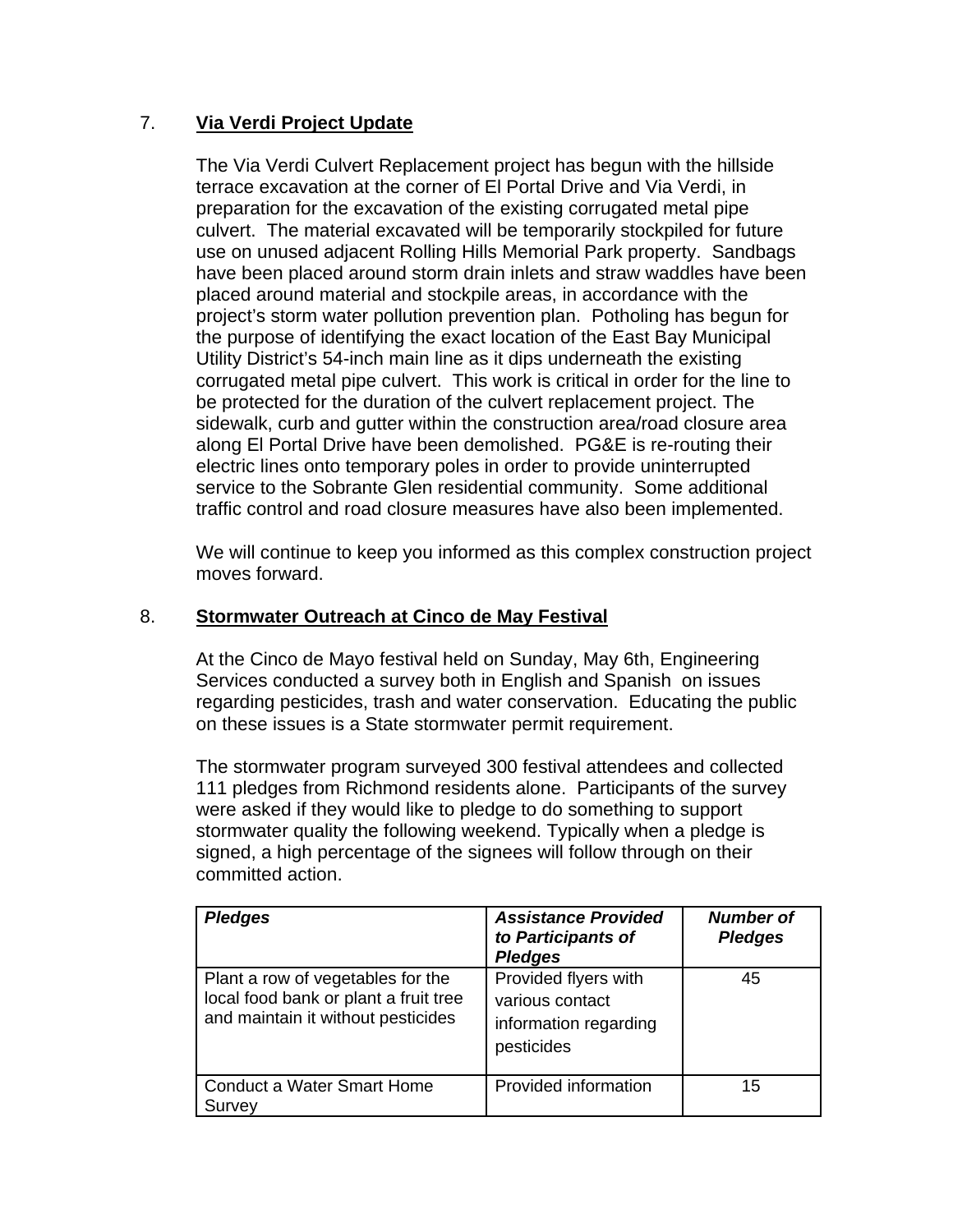|                                                                                                                                    | on EBMUD's water<br>SMART program.                                                                                                 |    |
|------------------------------------------------------------------------------------------------------------------------------------|------------------------------------------------------------------------------------------------------------------------------------|----|
| Dispose of hazardous waste<br>properly. This includes fluorescent<br>light bulbs, batteries and motor oil.                         | Provided information<br>on location and contact<br>information of the local<br><b>Household Hazardous</b><br><b>Waste Facility</b> | 8  |
| Bring re-useable bags when<br>shopping/ bring re-useable<br>beverage containers instead of<br>using plastic bottles or paper cups. | Participants of the<br>survey spun a prize<br>wheel to win a re-<br>usable beverage<br>container or bag.                           | 45 |

The survey allowed the stormwater program staff to find out what people know about preserving water quality and understand their current practices. Engineering Services staff and a volunteer from the Planning and Building Department discussed in Spanish the best ways to deter pests and conserve water such as with better car washing practices. This, combined with the pledge, provides an opportunity to change people's behavior to practices that improve water quality through cleaner stormwater runoff. Many participants pledged more than one action.

# 9. **Pavement Rehabilitation Program**

With sunny weather upon us, the Engineering Services Department's Pavement Rehabilitation can begin slurry sealing streets throughout the City. Bond Blacktop, Inc, a subcontractor to Ghilotti Brothers, Inc. will begin next week. The streets listed below will be affected on the days noted; some will be affected over a period of two days in order to maintain traffic flow as much as possible. No parking will be allowed in these areas on the days listed. All of the striping and lettering in the streets has already been removed in preparation for this work. Depending on weather/temperature, the slurry areas should dry and open to traffic approximately 4 hours after application. The slurry will be allowed to cure for an additional 10 days and the new striping will be installed during the first week of June.

| Tuesday, May 22 <sup>nd</sup>               |                                                       |
|---------------------------------------------|-------------------------------------------------------|
| Marina Bay Parkway - northbound             | Lakeshore Court to<br><b>Bayside Drive</b>            |
| <b>Washington Avenue</b>                    | <b>Crest Avenue to</b><br><b>West Richmond Avenue</b> |
| Garrard Boulevard - outer lanes, northbound | Macdonald Avenue to<br><b>Barrett Avenue</b>          |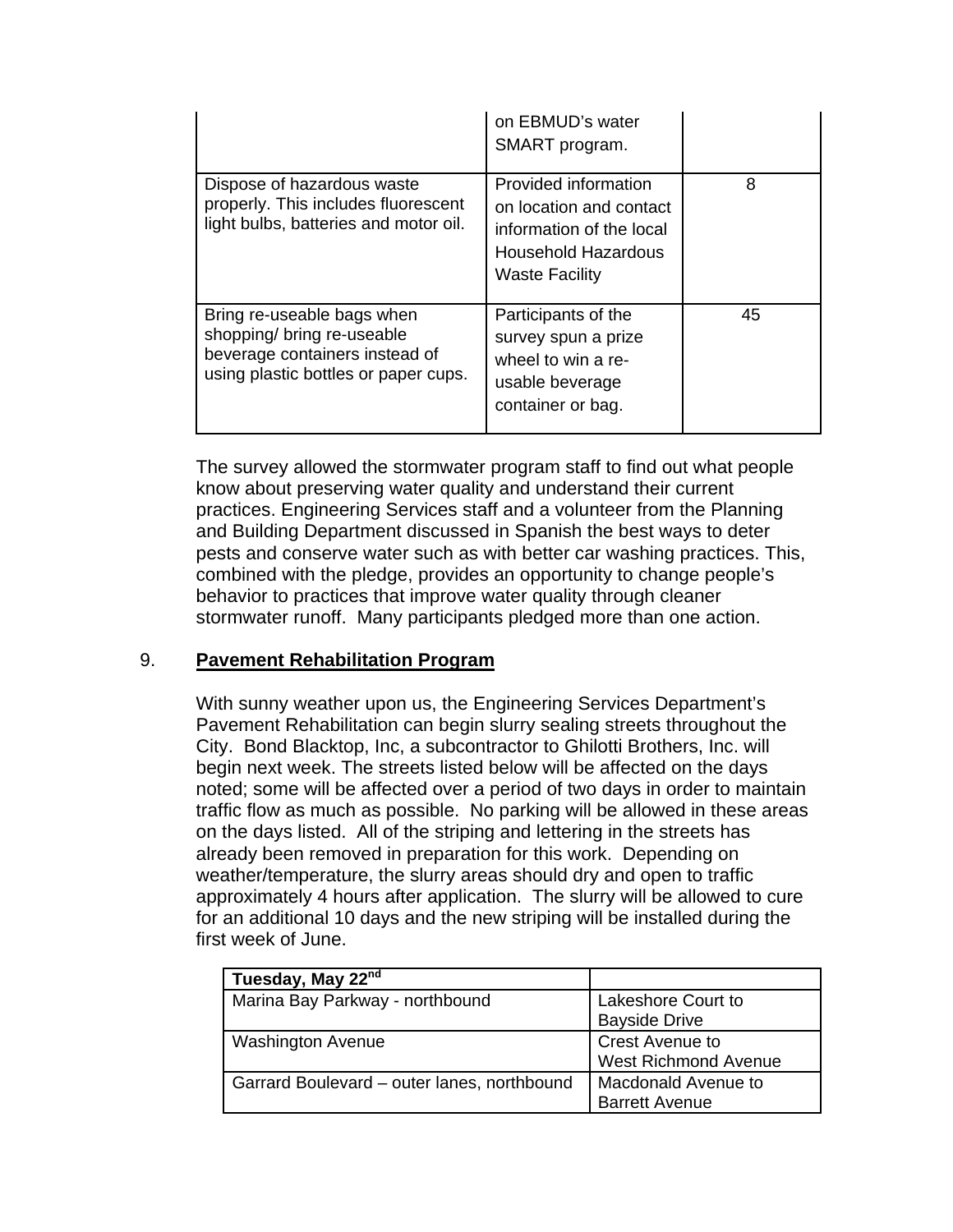| Garrard Boulevard - outer lanes,                    | <b>Barrett Avenue to</b>                    |  |
|-----------------------------------------------------|---------------------------------------------|--|
| southbound                                          | <b>Macdonald Avenue</b>                     |  |
| <b>Chanslor Avenue</b>                              | 18th Street to 21st Street                  |  |
| Pennsylvania Avenue - outer lanes                   | 7th Street to Turpin Court                  |  |
| <b>Filbert Street</b>                               | Castro Street north to                      |  |
|                                                     | <b>Duboce Street</b>                        |  |
| Garrard Boulevard - inner lanes, northbound         | Macdonald Avenue to                         |  |
|                                                     | <b>Barrett Avenue</b>                       |  |
| Garrard Boulevard - inner lanes,                    | <b>Barrett Avenue to</b>                    |  |
| southbound                                          | <b>Macdonald Avenue</b>                     |  |
|                                                     |                                             |  |
| Wednesday, May 23rd                                 |                                             |  |
| Marina Bay Parkway -                                | Bayside Drive to                            |  |
| southbound                                          | <b>Lakeshore Court</b>                      |  |
| <b>Washington Avenue</b>                            | Crest Avenue to                             |  |
|                                                     | <b>West Richmond Avenue</b>                 |  |
| <b>Chanslor Avenue</b>                              | 16th Street to 18th Street                  |  |
| Pennsylvania Avenue - inner lanes                   | 7th Street to Turpin Court                  |  |
| Moyers Road - northbound                            | Phillips Court to Benjamin                  |  |
|                                                     | <b>Drive</b>                                |  |
| Robert Miller Drive - #3 lane                       | San Pablo Avenue to                         |  |
| northbound                                          | <b>Hilltop Drive</b>                        |  |
| Robert Miller Drive - outer lanes                   | Hilltop Drive to                            |  |
| southbound                                          | San Pablo Avenue                            |  |
|                                                     |                                             |  |
| Thursday, May 24 <sup>th</sup>                      |                                             |  |
| <b>Hoffman Boulevard</b>                            | 29th Street to 34th Street                  |  |
| <b>Chanslor Avenue</b>                              | Marina Way to 16th Street                   |  |
| <b>Chanslor Avenue</b>                              | 21st Street to Espee                        |  |
|                                                     | Avenue                                      |  |
| Moyers Road - southbound                            | Phillips Court to Benjamin                  |  |
|                                                     | Drive                                       |  |
| Robert Miller Drive - inner lanes southbound        | Hilltop Drive to                            |  |
|                                                     | San Pablo Avenue                            |  |
|                                                     |                                             |  |
| Robert Miller Drive - #1 and #2 lanes<br>northbound | San Pablo Avenue to<br><b>Hilltop Drive</b> |  |

## 10. **Major Taylor Family Bike Fiesta**

Saturday, May 12<sup>th</sup>, was the second annual Major Taylor Bike Fiesta! The event was a great success and featured live performances, bike repairs, bike raffles, free food, face painting, free helmets, bike rodeos, helmet decorating, tune ups, family activities and much more on the grounds of Lincoln Elementary. The Bike Fiesta aims to make biking safe and accessible for the whole community and pay homage to Major Taylor, the first African American world champion cyclist. The event was free to the community through a collaboration between Building Blocks for Kids (BBK), the City of Richmond, Contra Costa Health Services, Youth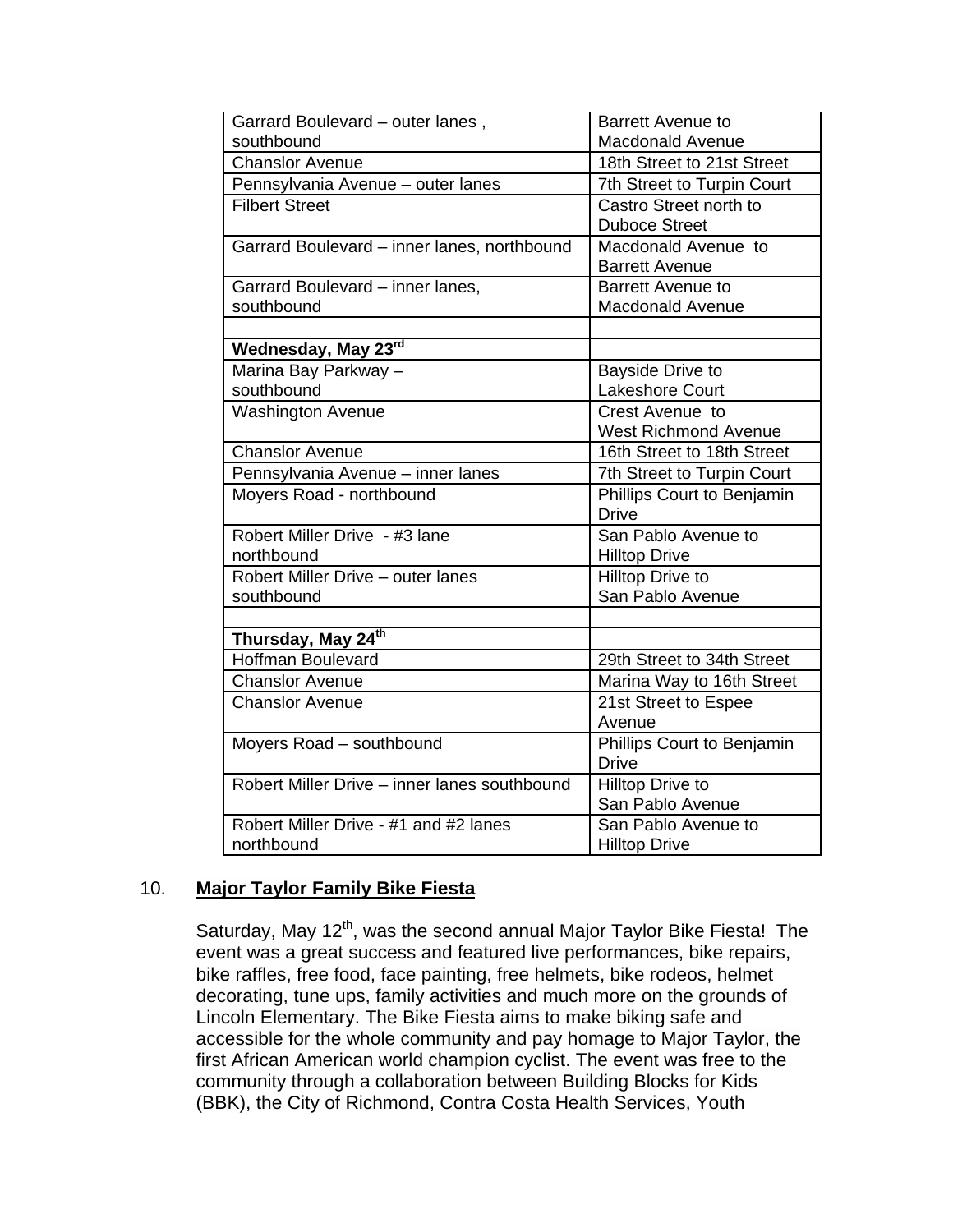Enrichment Strategies (YES), WCCC Community Wellness and Prevention, Richmond Spokes, and the Richmond Police Department.



## 11. **Cancelled – EPA United Heckathorn Technical Assistance Workshop on May 21st**

The U.S. Environmental Protection Agency (EPA) had scheduled a technical assistance workshop on May 21<sup>st</sup> to provide information on programs available to assist the community to better understand the cleanup process at the United Heckathorn Superfund Site. This meeting has been cancelled and will be rescheduled by the EPA in the near future.

More information on EPA's technical assistance resource can be found at: <http://www.epa.gov/superfund/community/resources.htm>. Additional site information can be found at: <http://www.ci.richmond.ca.us/index.aspx?NID=2579> or [www.epa.gov/region09/UnitedHeckathorn](http://www.epa.gov/region09/UnitedHeckathorn).

# 12. **Richmond Recovery Rebate (R³) Workshop – May 24th**

Richmond residents are eligible to receive thousands of dollars in stimulus rebates to improve their home's comfort and energy efficiency and the City of Richmond is helping to get the word out. The City is hosting a free workshop where property owners can learn how to obtain federal stimulus funding and State rebates to make their homes more comfortable and efficient through the Energy Upgrade California Program.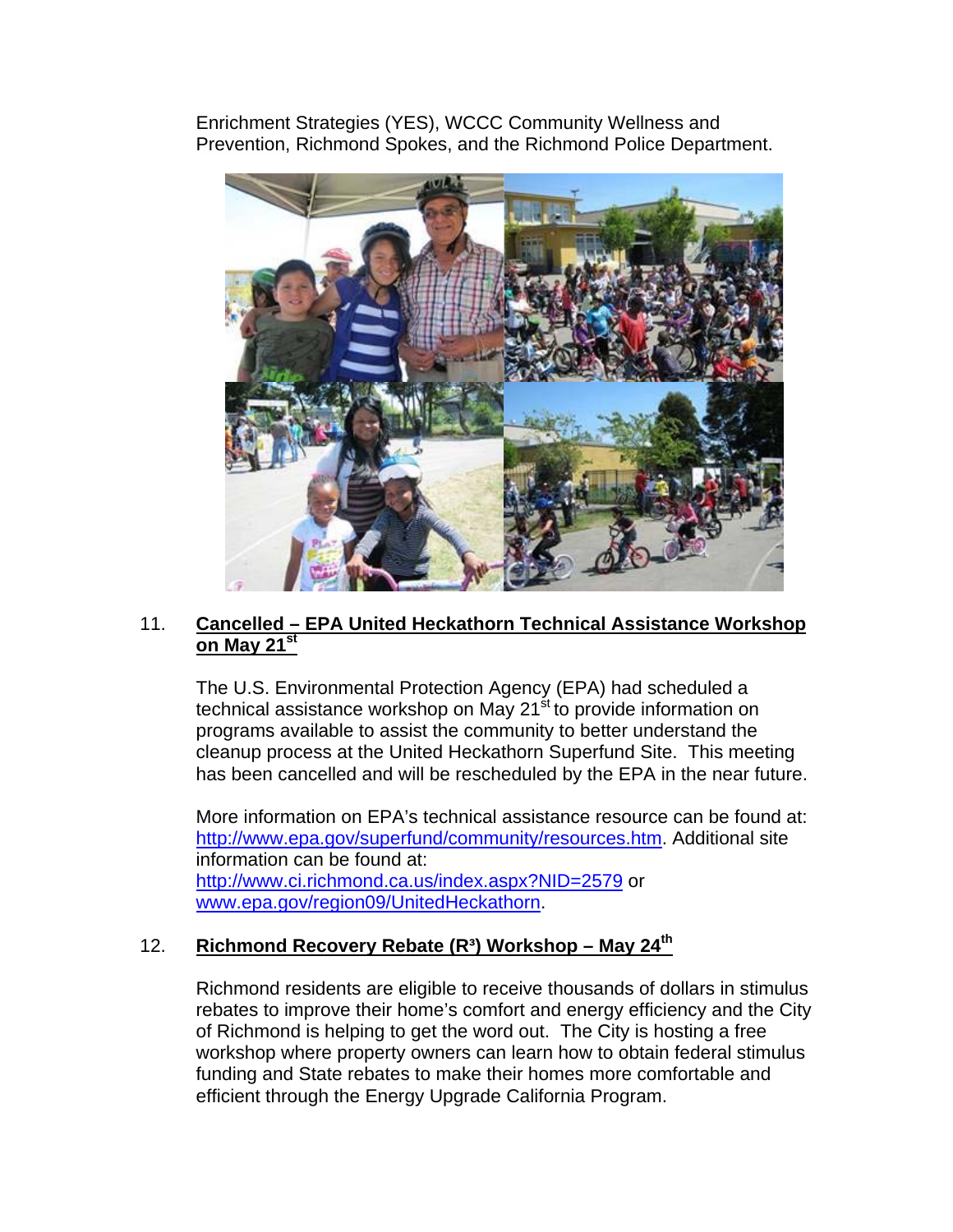Those interested may RSVP at<http://r3workshop.eventbrite.com/>. The workshop to be held on Thursday, May 24th, from 6:30 to 8:00 PM at the Richmond City Council Chambers, 440 Civic Center Plaza.

At this workshop, attendees can:

- Sign up for a home energy assessment;
- Hear from a local homeowner about their energy upgrade experience;
- Get information about local and state rebates, grants and financing programs;
- Meet local Energy Upgrade California certified contractors; and
- Enjoy refreshments prior to the workshop at 6:00 PM.

Please visit<https://energyupgradeca.org/overview>or [www.richmondenvironment.org](http://www.richmondenvironment.org/) for more information on Energy Upgrade California. More information can also be obtained by contacting the Richmond Environmental Initiatives Division of the City Manager's office at 620-5502.

## 13. **Garbage and Recycling – Upcoming Workshops and Meetings**

Current recycling, transfer, and disposal (post-collection) contract service agreements are set to expire at the end of 2013 for West Contra Costa. The City of Richmond and other West Contra Costa cities are participating with the West Contra Costa Integrated Waste Management Authority (WCCIWMA)/ RecycleMore) in solid waste strategic planning and postcollection service procurement. Please consider attending the following important workshops and community meetings.

• RecycleMore Special Workshop – May 24<sup>th</sup>, 2012, 7:00 PM, San Pablo City Council Chambers – 1 Alvarado Square (13831 San Pablo Avenue), San Pablo

RecycleMore will hold a special meeting of the Board of Directors to vote to approve the composition of the evaluation team to review proposals for the State of Interest (SOI) service procurement process. You can view the agenda at <http://www.recyclemore.com/content/board-meeting-agendas>.

• Richmond Garbage & Recycling Community Meeting – June  $4<sup>th</sup>$ , 2012, 5:30-7:00 PM. 440 Civic Center Plaza, Multi-Purpose Room

David Gray, Goldman School of Public Policy student, will present findings on a white paper evaluating Richmond solid waste services. Those attending will have an opportunity to provide thoughts on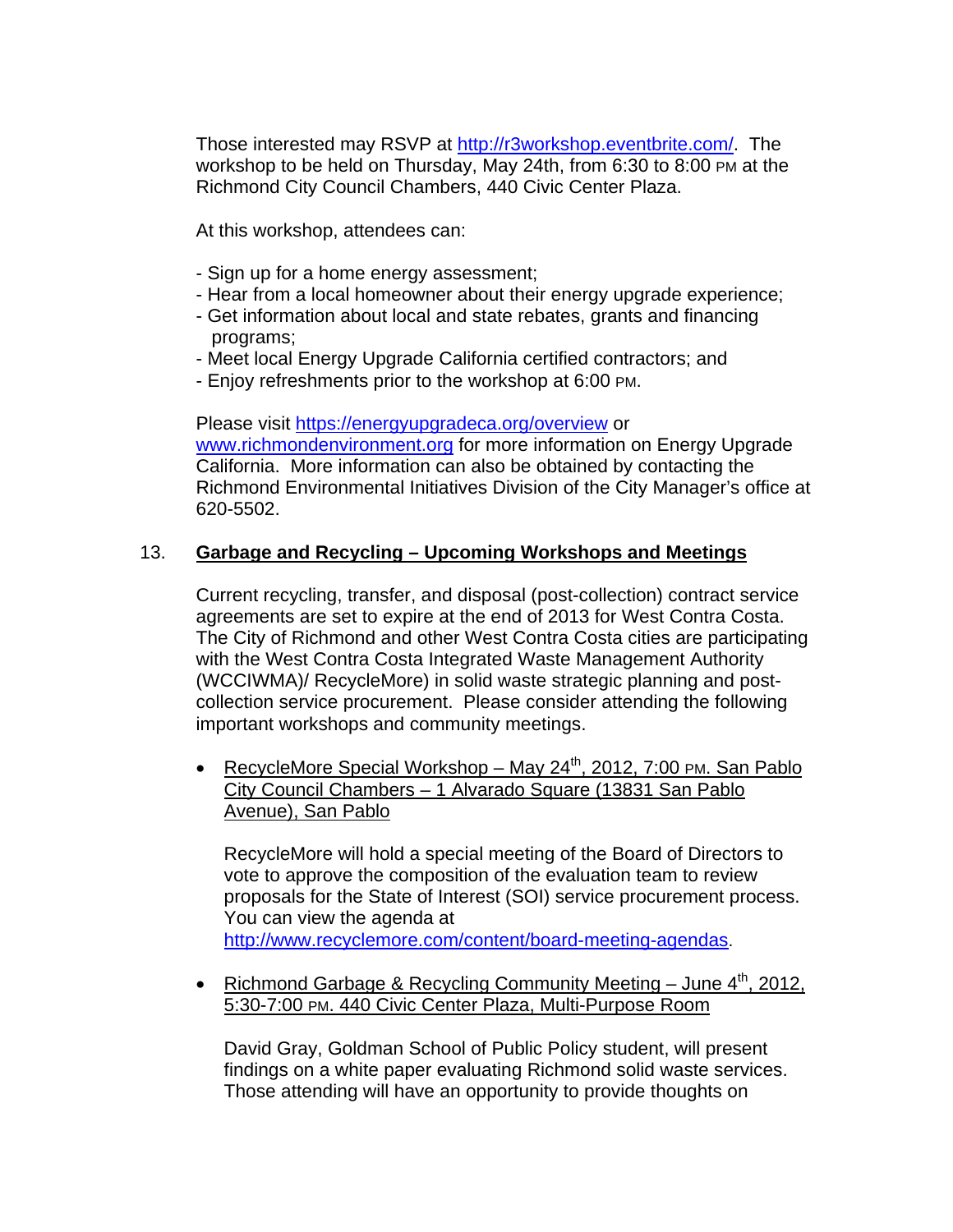garbage and recycling services provided to Richmond residents and businesses. These comments will help inform the strategic planning process and post-collection procurement.

• RecycleMore Strategic Planning Workshop - June 14<sup>th</sup>, 2012

The RecycleMore Board of Directors Strategic Planning Workshop will be June  $14<sup>th</sup>$  and the agenda will be available at: <http://www.recyclemore.com/content/board-meeting-agendas>.

# 14. **Recreation Highlights**

## Bingo:

The Nevin Community Center is now hosting a free Senior Bingo program on Thursdays from 11:00 AM to 1:00 PM. Prizes, light snacks and refreshments are provided.

## Golf Celebration:

The Youth on Course Golf Program ended on April 26<sup>th</sup> at the Richmond Country Club. About 20 participants from the Recreation Department, West Contra Costa Salesian Boys & Girls Club, YMCA of the East Bay, and Mechanics Bank, were presented with certificates and their Youth on Course membership cards which gives them access to over 120 golf courses throughout Northern California to play at \$5 or less.

## First 5:

In collaboration with the First 5 program, the Nevin Community Center provided instructional Hip-Hop and Soccer classes for kids ages 3 to 5 years of age on Mondays and Wednesdays. At the end of each session, the participants were provided with healthy snacks.

## Baseball:

The Major League Baseball Pitch, Hit and Run Competition was held in Nicholl Park on Saturday, May 12<sup>th</sup>. Winners from the Richmond competition have qualified to participate in the Sectional Competition in Walnut Creek on Sunday, May 20<sup>th</sup>. The Recreation Department will be escorting participants from the 7 and 8 year old division, 9 and 10 year old division, 11 and 12 year old division, and the 13 and 14 year old division. Winners from the Sectionals will advance to AT&T Park in San Francisco. In 2008 the City of Richmond had a participant place  $4<sup>th</sup>$  on the West Coast. Go Richmond!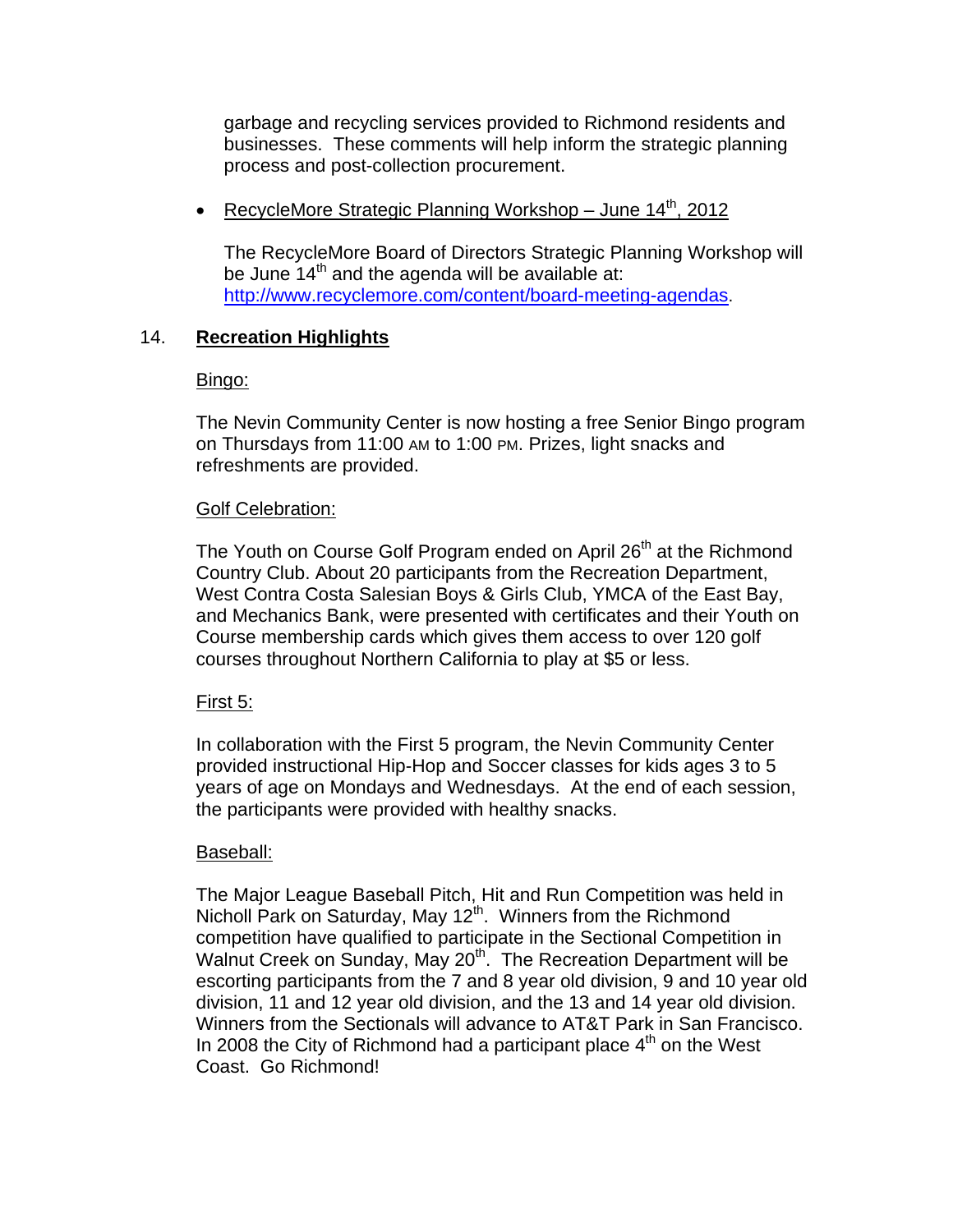## 15. **Public Works Updates**

Facilities Maintenance Division:The carpenters installed structural headers in the Watch Room in Fire Station 67; repaired the entry door to the Engineering Department; installed security mirrors in City Hall; and, installed new closet doors in the gym and corridor doors leading to pool of the Recreation Complex.

The painters completed painting 57% of the wrought iron fence around Fire Station 67.

The stationary engineers completed plumbing remodeling, replaced water heater, and repaired the engine exhaust system in Fire Station 67; replaced the motor of the HVAC unit in 440 Civic Center; repaired the exhaust system in Fire Station 61; and, removed and replaced the dishwasher in Fire Station 64.

The electricians repaired the swim suit spinner in the Plunge; restored many traffic light outages; and, restored many street lights in the Iron Triangle Neighborhood Council area due to a bad PE cell that supported half of the area. Repairs were started on a knocked down traffic signal at the intersection of Atlas Road and Monarch.



Knocked down traffic signal at the intersection of Atlas Road and Monarch

Parks and Landscaping Division: Parks crews completed concrete path repairs in Marina Green Park; flail mowing along the east end of the Greenway; continued Tennis court renovations in Nichol Park and preparation for the tennis court at the Plunge; performed vegetation clean up along south 51<sup>st</sup> Street spur of the Bay Trail; continued maintenance along Richmond Parkway; mowed, edged and raked the field at Olinda School; completed irrigation repairs at Country Vista and Hilltop Parks; started repairs on damaged wrought iron gate in Atchison Village; and,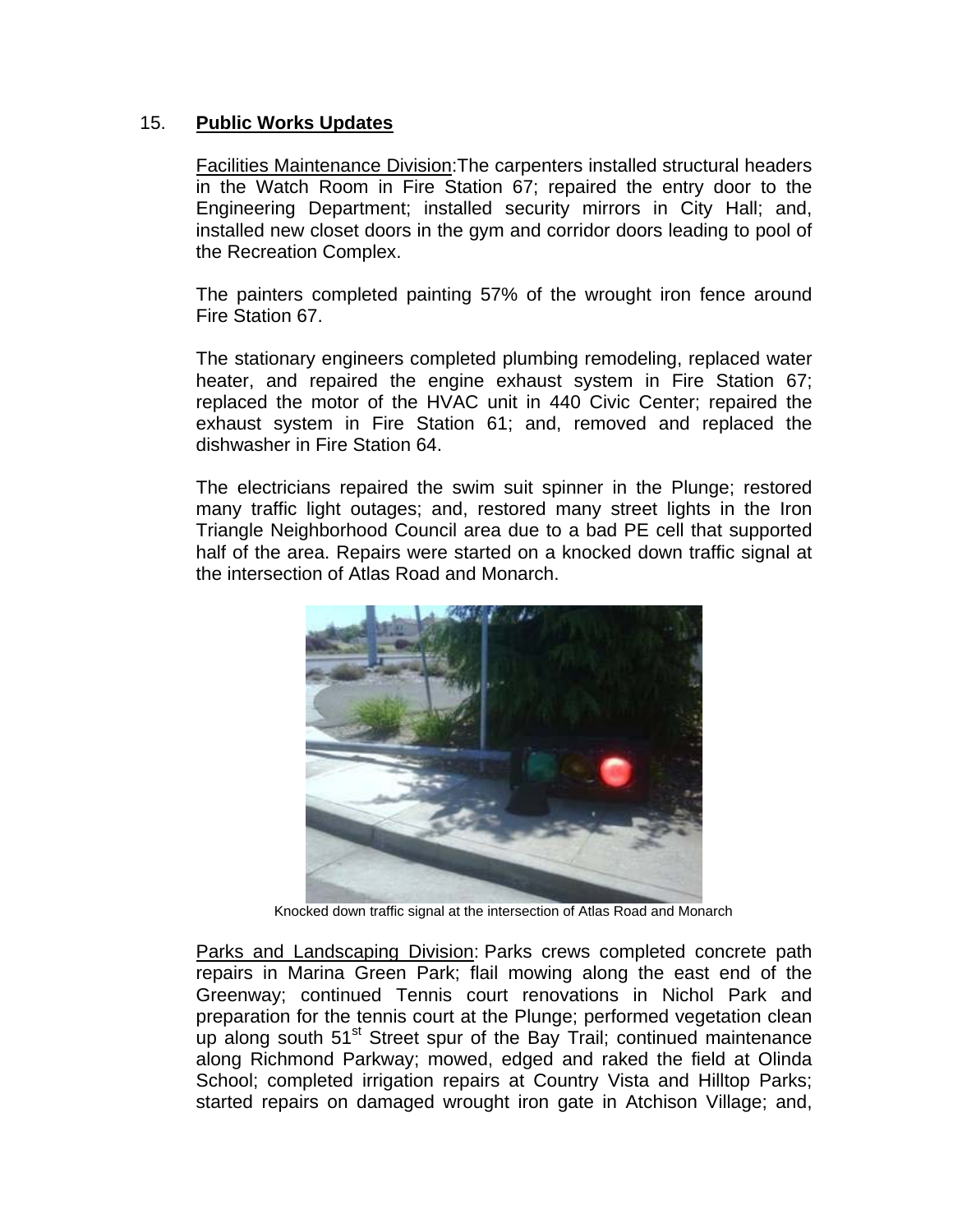completed lighting restoration along the Esplanade and Bay Trails from Vincent to Shimada Parks. The Tree Crew completed maintenance at126 Glen, 4418 Ohio, and 3806 and 3811 Center.



Concrete path repairs in Marina Green Park



Tennis court renovations in Nichol Park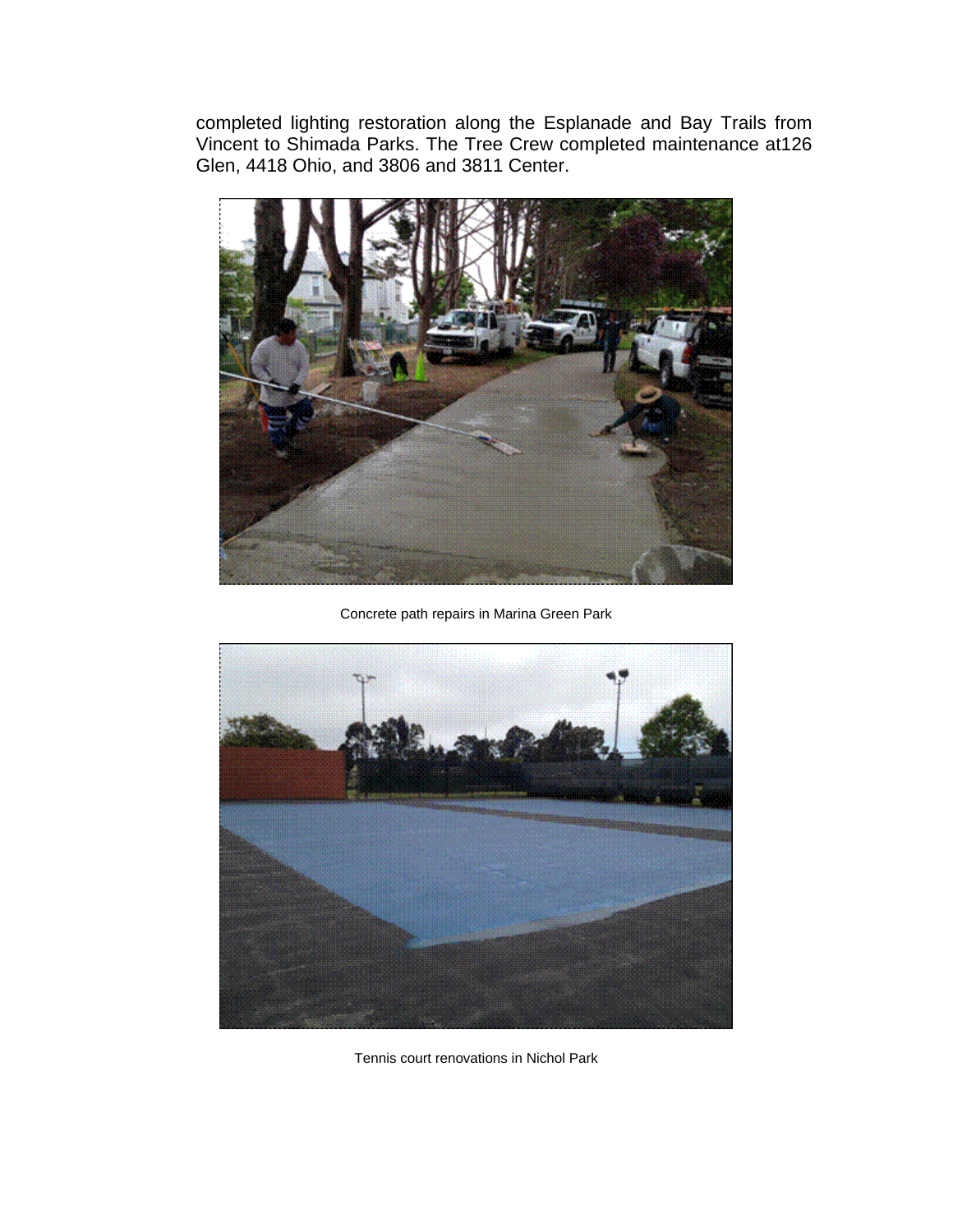

Maintenance along Richmond Parkway



Lighting restoration along the Esplanade and Bay Trails from Vincent to Shimada Parks

Streets Division: The Pavement Maintenance crew dug out and patched the 800 block and 919 Florida Avenue, 40<sup>th</sup> Street at Roosevelt Avenue, patched and coated Cutter Lane, and patched South 59<sup>th</sup> Street at Highland with hot mix.